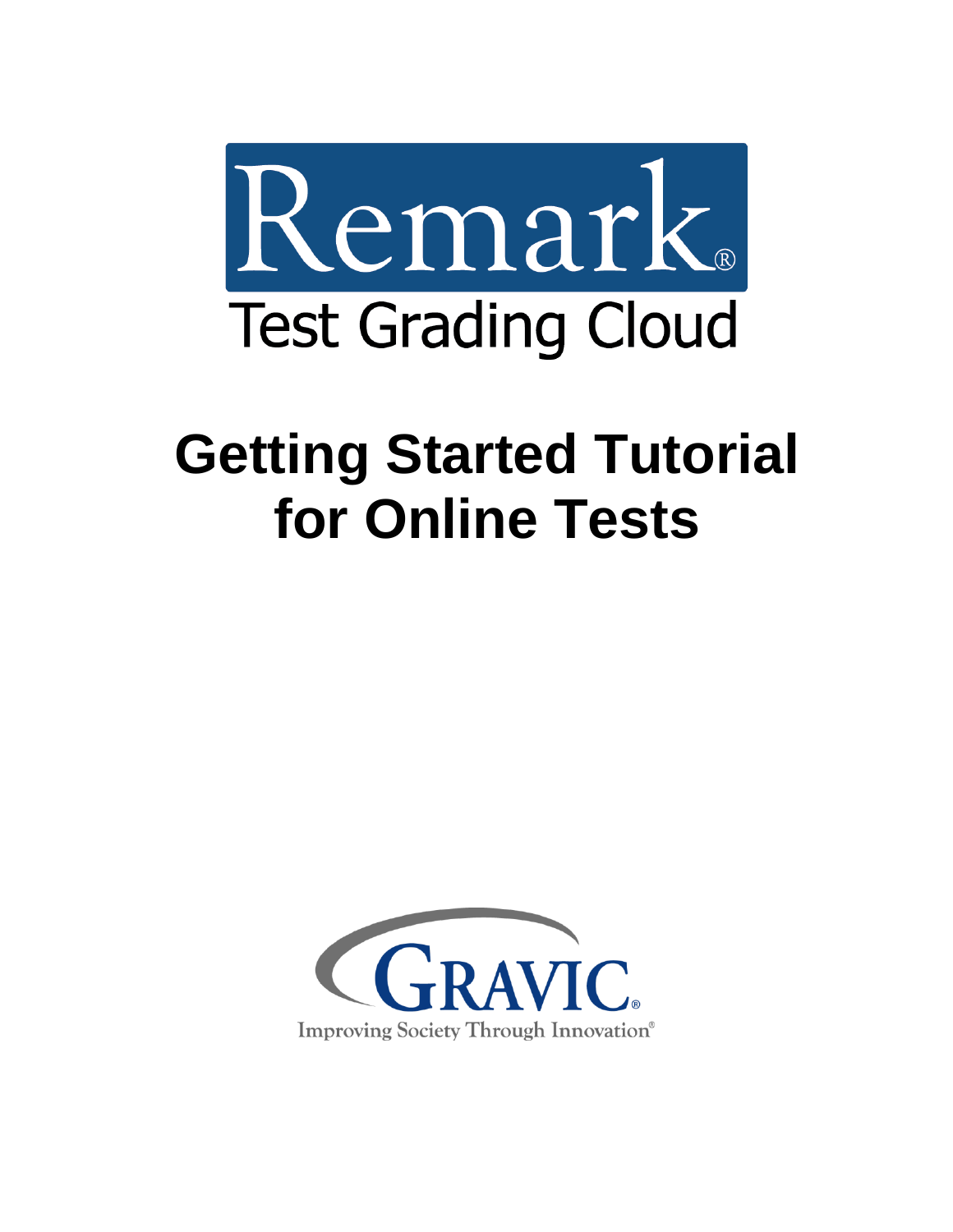## **Remark Test Grading Cloud Getting Started Tutorial for Online Tests**

Thank you for using Gravic, Inc.'s Remark Test Grading Cloud application. This document is designed as a high-level introduction to help get you up and running quickly. In this tutorial we will focus on using Remark Test Grading Cloud for online tests. A separate tutorial is available for [paper tests.](https://remarksoftware.com/support/documentation/test-grading/) Further documentation is available for using specific features.

#### **This tutorial covers the following information:**

- Creating a term
- Creating a class
- Importing a class roster
- Creating an online test
- Distributing tests via email
- Taking a test
- Grading tests
- Running reports

Let's get started!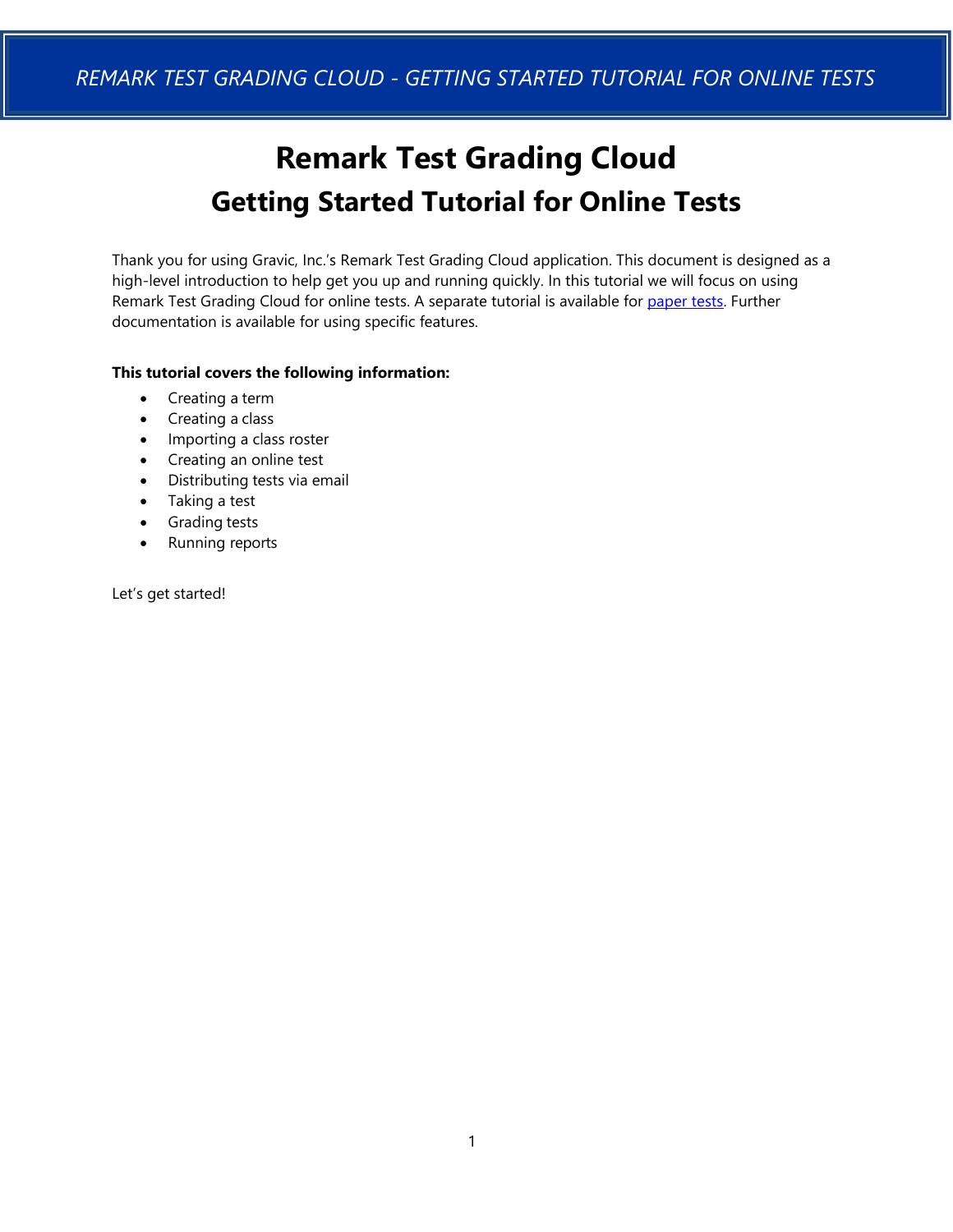## **Step One: Creating a Term**

**Note:** This step only applies if you are the administrator of your account. If you are not theadministrator, then it is likely that your school administrator has already set up a term for you, and you can skip to Step Two.

#### **Overview:**

When you first log into your Remark Test Grading Cloud account, the software prompts you to make a new term. A term is the duration of time in which a class is delivered. Some of the most common terms are a full academic year, a semester, a trimester, or a quarter; however, your term name and length are defined by the parameters that you set for your account. For this tutorial we will use semesters.

#### **Steps:**

- 1. In the **Term Name** box, enter the name that you would like to assign to your term. For this example, the term name is "Fall Semester".
- 2. Check the box **Make this the current term** so that the new term is the active term.
- 3. Click the **Save Term** button to proceed. Remember that term names can always be edited later in the Account Dashboard.

Once you save your term, the My Classes screen appears. It is now time to create one or more of your classes.

| <b>Discard Changes</b> |
|------------------------|
|                        |

## **Step Two: Creating a Class**

#### **Overview:**

You first need to create classes that contain your student rosters. If your Remark Test Grading Account administrator imported your classes, you are all set. If you need to create a class, continue with the steps below. For this tutorial we will create one class.

**Note:** If you are in a school where the school administrator has already imported your classes, you will see your classes listed on the screen. If you see your classes listed you can skip Step Two and Step Three and go directly to Step Four.

#### **Steps:**

1. Select the **New Class** button in the upper right corner. This will then take you to a new screen, where the application prompts you to input your class details, including the name, ID, teacher, and term for your class.

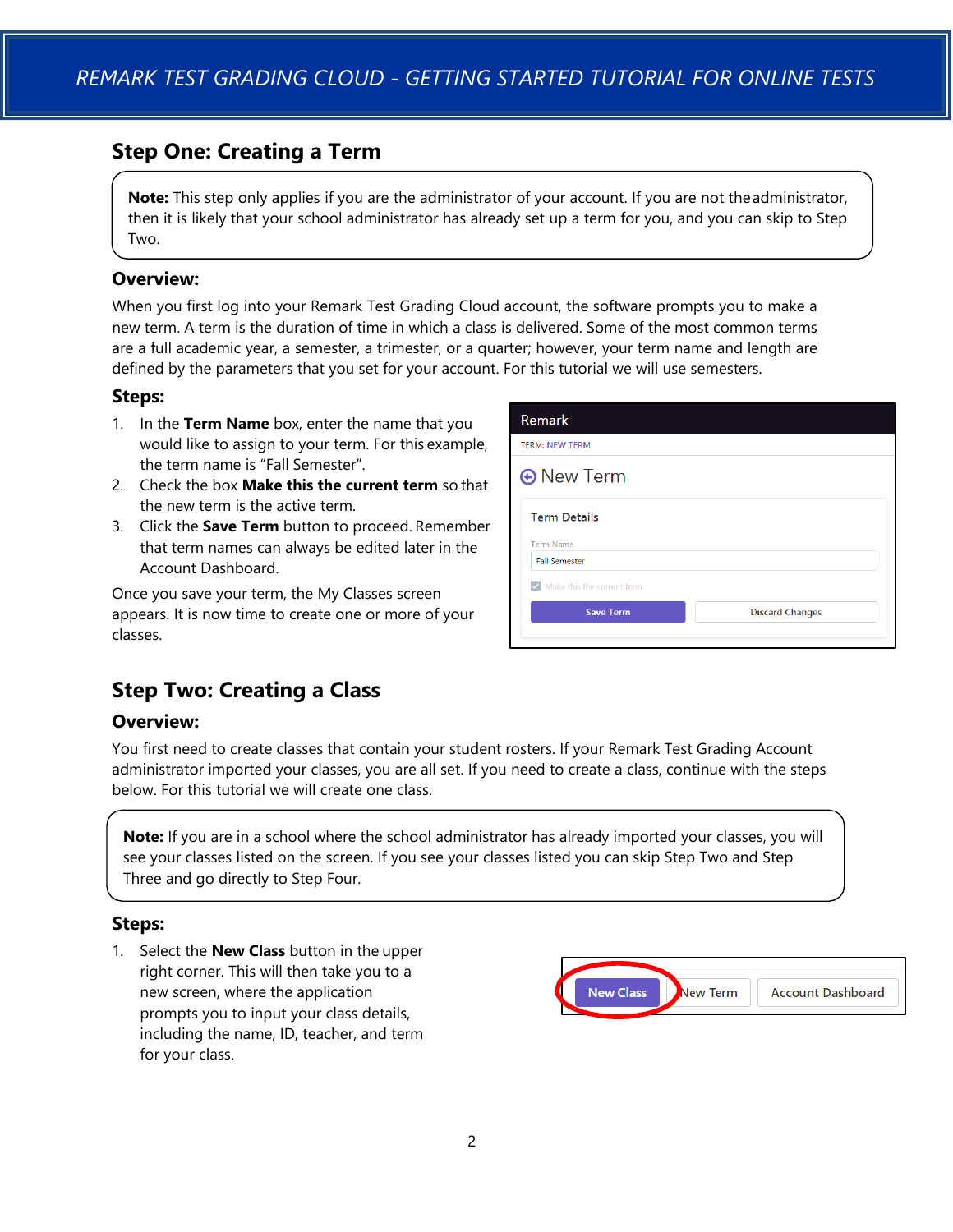- 2. The teacher and term are predefined. Enter the name of your class in the first line: "Tutorial Class". The class name is automatically copied into the Class ID box as you type, though you can change this at your discretion.
- 3. Use the default option of "All of my students will be on the roster."
- 4. Click the **Save Class** button once you are finished entering the necessary details.

| <b>Class Details</b>                                                                                                                                                                            |  |
|-------------------------------------------------------------------------------------------------------------------------------------------------------------------------------------------------|--|
| Class Name                                                                                                                                                                                      |  |
| <b>Tutorial Class</b>                                                                                                                                                                           |  |
| Class ID                                                                                                                                                                                        |  |
| <b>Tutorial Class</b>                                                                                                                                                                           |  |
| Teacher                                                                                                                                                                                         |  |
| Nora Petchkofski                                                                                                                                                                                |  |
| Term                                                                                                                                                                                            |  |
| <b>Fall Semester</b>                                                                                                                                                                            |  |
| How would you like to manage students for this class?<br>All of my students will be on the roster<br>I don't want to use a roster for this class<br><b>Save Class</b><br><b>Discard Changes</b> |  |

## **Step Three: Importing Class Rosters**

#### **Overview:**

Remark Test Grading Cloud allows you to add students to your classes in three ways:

- Importing a class roster from an Excel or CSV file
- Choosing your students from a list of existing students
- Manually entering your students

The fastest and easiest way to enter this information is by importing an existing file that contains the student information. For the purposes of this tutorial, we will demonstrate the import feature. The other options for entering student information are available to you based on your

account permissions set by your Remark Test Grading Cloud Administrator. The class roster import feature requires you to have a class roster in an external file. In this example, we have created an import file for you, and are using the example Microsoft Excel spreadsheet shown on the right.

| <b>ID</b> | First          | Last            | Email                                 |
|-----------|----------------|-----------------|---------------------------------------|
| 1010      | Edward         | Roman           | eroman@example.com                    |
| 2020      | Melissa        | Gomez           | mgomez@example.com                    |
| 3030      | <b>Nicole</b>  | Schaefer        | nschaefer@example.com                 |
| 4040      | Mayson         | Roth            | mroth@example.com                     |
| 5050      | <b>Stanley</b> | Huffman         | shuffman@example.com                  |
| 6060      | Rachel         | <b>Burrows</b>  | rburrows@example.com                  |
| 7070      | Martin         | Deleon          | mdeleon@example.com                   |
| 8080      | Victoria       | Padilla         | vpadilla@example.com                  |
| 9090      | Janice         | <b>Richards</b> | <b>INSERT YOUR EMAIL ADDRESS HERE</b> |

#### **Steps:**

- 1. Before proceeding, [download a copy](https://remarksoftware.com/rtgc-tutorial-class-import-file/) of the sample import file we have provided, Open it in Excel or Google Sheets and edit the file to include your email address for the last student so that you can fill in a test later. Replace the text INSERT YOUR EMAIL ADDRESS HERE with your full email address.
- 2. Continuing from the Create Class steps, on the **Manage Roster** screen click the option to **Import my students from an existing file** followed by the **Import Students** button. (Note: If you returned to the Class page, click the Edit link to get back to the roster area.)

**Important Note:** Online tests are distributed through email. Therefore, even though email address is technically an optional field, we have included email addresses because

| <b>Manage Roster</b>                                                  |  |
|-----------------------------------------------------------------------|--|
| Add students to my roster<br>Import my students from an existing file |  |
| <b>Import Students Into Roster</b><br><b>Import Students</b>          |  |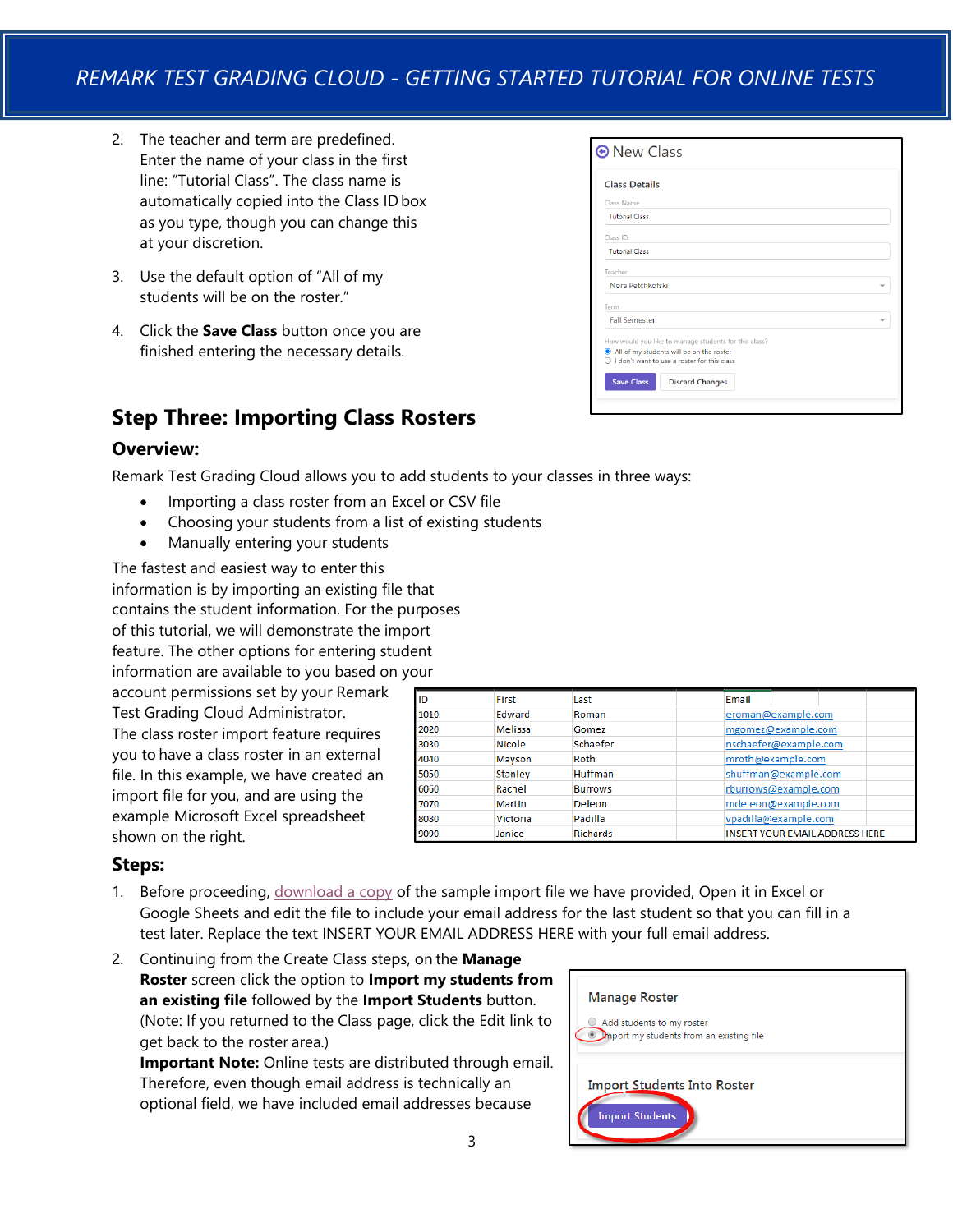we are conducting our test online.

For your information, these are the file requirements, which we have taken care of for you in the sample import file:

| <b>Field</b>  | <b>Required</b> | <b>Optional</b> | <b>Keyword for import file</b> |
|---------------|-----------------|-----------------|--------------------------------|
| Student ID    | X               |                 | ID                             |
| First name    | X               |                 | First                          |
| Last Name     | X               |                 | Last                           |
| Middle Name   |                 | X               | middle                         |
| Email Address |                 | Χ               | email                          |

3. Confirm that your file format matches these guidelines, and then click in the **Choose Import File** box. This allows you to select the file from your system. Select our sample file or the one you created.

| Choose Import File                                                                                    | <b>Import File Format</b>                                                                                                                                                                                                                                                                                                                                                                                                                                                                                                                                                                   |
|-------------------------------------------------------------------------------------------------------|---------------------------------------------------------------------------------------------------------------------------------------------------------------------------------------------------------------------------------------------------------------------------------------------------------------------------------------------------------------------------------------------------------------------------------------------------------------------------------------------------------------------------------------------------------------------------------------------|
| Click to browse or drag file here                                                                     | Each student import record should contain the following fields:<br>Student ID First Name Last Name Middle Name Email Address                                                                                                                                                                                                                                                                                                                                                                                                                                                                |
| Supported formats: CSV. Microsoft Excel.                                                              | Guidelines                                                                                                                                                                                                                                                                                                                                                                                                                                                                                                                                                                                  |
| Add Students To Roster<br>Your imported students will be added to the Tutorial Class class<br>roster. | · Student ID is required<br>· First Name is required<br>· Last Name is required<br>· Middle Name is optional<br>Email Address is optional<br>٠<br>. Fields are expected to be in the order illustrated above (unless using a header row)<br>. Import files with a header row must meet the following criteria:<br>o Student ID column must contain the word. 'ID'<br>o First Name column must contain the word. 'first'<br>o Last Name column must contain the word, last'<br>o Middle Name column must contain the word, 'middle'<br>o Email Address column must contain the word, 'email' |

- 4. Before the import begins, Remark Test Grading Cloud provides a review screen. Be sure to review this screen for accuracy before proceeding.
- 5. Click **Import Students** to start the import process.
- 6. Once the import is complete, select the **Finished** button. Keep in mind that you can add or delete members of your class at any time.

| Choose Import File                                               | $\overline{\phantom{a}}$<br>ID | First Name | Last Name      | Middle Name | <b>Email Address</b>  |
|------------------------------------------------------------------|--------------------------------|------------|----------------|-------------|-----------------------|
| Copy of remarksoftware.xlsx<br>9.73 KB                           | ⊽<br>1010                      | Edward     | Roman          |             | eroman@example.com    |
| Reset                                                            | ø<br>2020                      | Melissa    | Gomez          |             | mgomez@example.com    |
|                                                                  | Ø<br>3030                      | Nicole     | Schaofer       |             | nschaefer@example.com |
| <b>Add Students To Roster</b>                                    | ø<br>4040                      | Mayson     | Roth           |             | mroth@example.com     |
| Your imported students will be added to the assaas class roster. | Ø<br>\$050                     | Stanley    | Huffman        |             | shuffman@example.com  |
|                                                                  | Ø<br>6060                      | Rachel     | <b>Burrows</b> |             | rburrows@example.com  |
|                                                                  | Ø<br>7070                      | Martin     | <b>Deleon</b>  |             | mdeleon@example.com   |
|                                                                  | Ø<br>8080                      | Victoria   | Padilla        |             | vpadilla@example.com  |
|                                                                  | ⊽<br>9090                      | Janice     | Richards       |             | jrichards@example.com |

You are now ready to start creating tests for this class.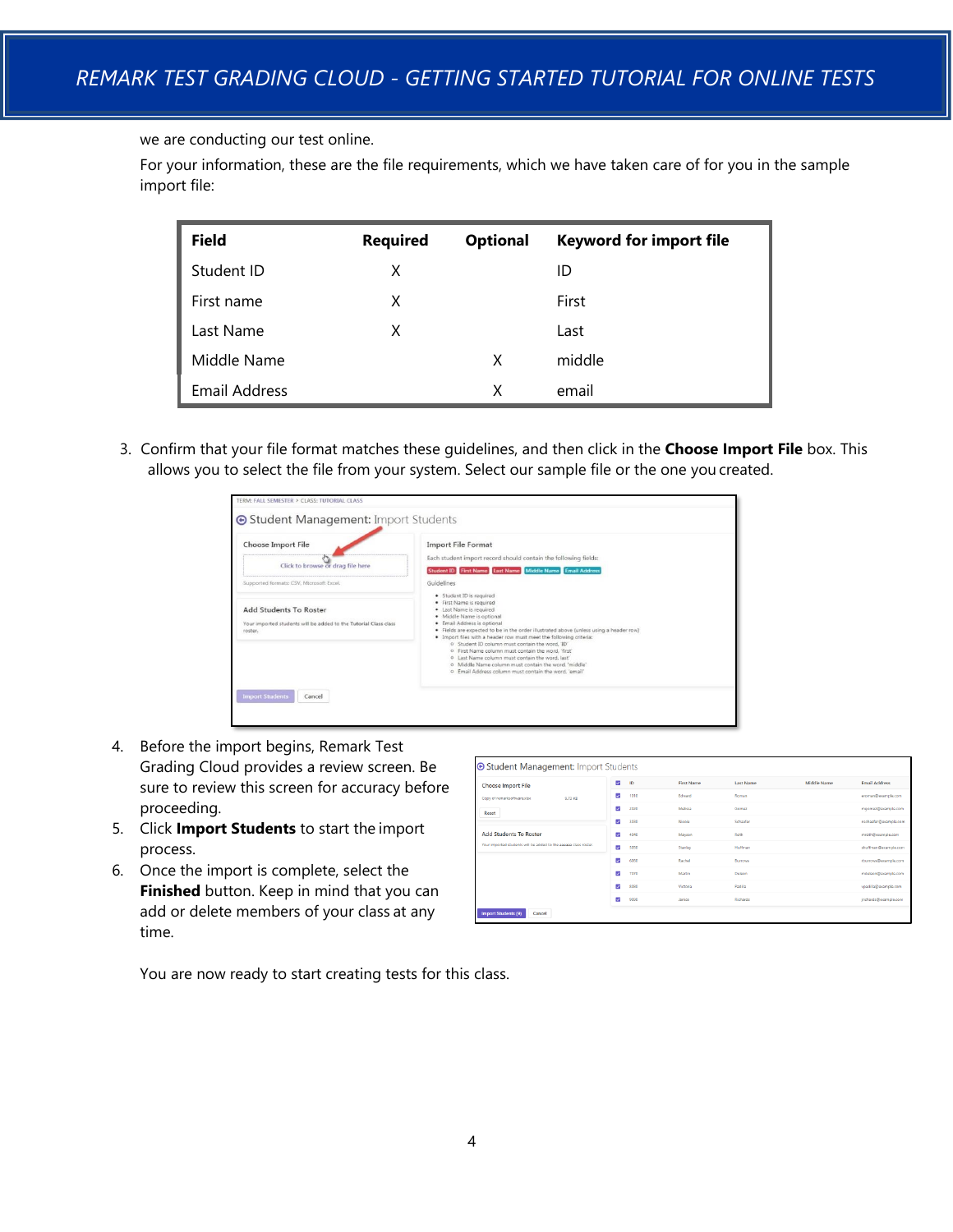## **Step Four: Creating an Online Test**

#### **Overview:**

**Special Note:** Remark Test Grading Cloud allows you to create paper and online tests. To simplify this tutorial, it only focuses on online tests. If you would like to conduct paper tests, there is a separate tutorial [here.](https://remarksoftware.com/support/documentation/test-grading/)

Now that you have a class, you can create a test to give to your new class. Online tests are distributed to students via email. Using the test designer, you can insert the appropriate number of test questions and answer choices, as well as add lines and images, and much more. For the purposes of this tutorial, we will create a simple 5 question test.

#### **Steps:**

- 1. From the **Class** screen, click the **New Test** button in the top right corner of your browser.
- 2. The application prompts you to enter a name for your test. Enter "Tutorial Test 1."



Add  $\rightarrow$ 

**QUESTION TYPES** Multiple Choice Open Response

Math **ELEMENTS** Label Image Line

- 3. Use the default option of **I would like to design the test from scratch**.
- 4. Click the **Save Test** button. This action will take you to the Test Designer, where you will design your test answer sheet.

| <b>Name Your Test</b>                                                                                                    |
|--------------------------------------------------------------------------------------------------------------------------|
| <b>Test Name</b>                                                                                                         |
| <b>Tutorial Test 1</b>                                                                                                   |
| How would you like to create this test?                                                                                  |
| I would like to design the test from scratch<br>$\bigcirc$ I would like to use one of the predefined standard test forms |
| <b>Save Test</b><br><b>Discard Changes</b>                                                                               |
|                                                                                                                          |

- 5. To begin building your test, simply select the drop-down menu labeled **Add**. This allows you to insert various question types. For this sample, we will strictly be using Multiple Choice questions. To keep it manageable, we will just do a 5 question, true/false test. In the real world, you can get as detailed as you would like with your questions and possible answer choices. Using the "Display the questions in a traditional question-answer layout" option, you can enter individual questions and answer choices for your custom tests.
- 6. Select the **Multiple Choice** option and then the application takes you to the multiple choice editor for your test. From here, you can:
	- Choose the option for "Display the questions in a traditional question-answer layout."
	- Enter the number of questions: "5."
	- Enter the number of answer choices: "2."
	- Enter the answer choices: "TF."
- 7. Click the **Text and Labels** tab.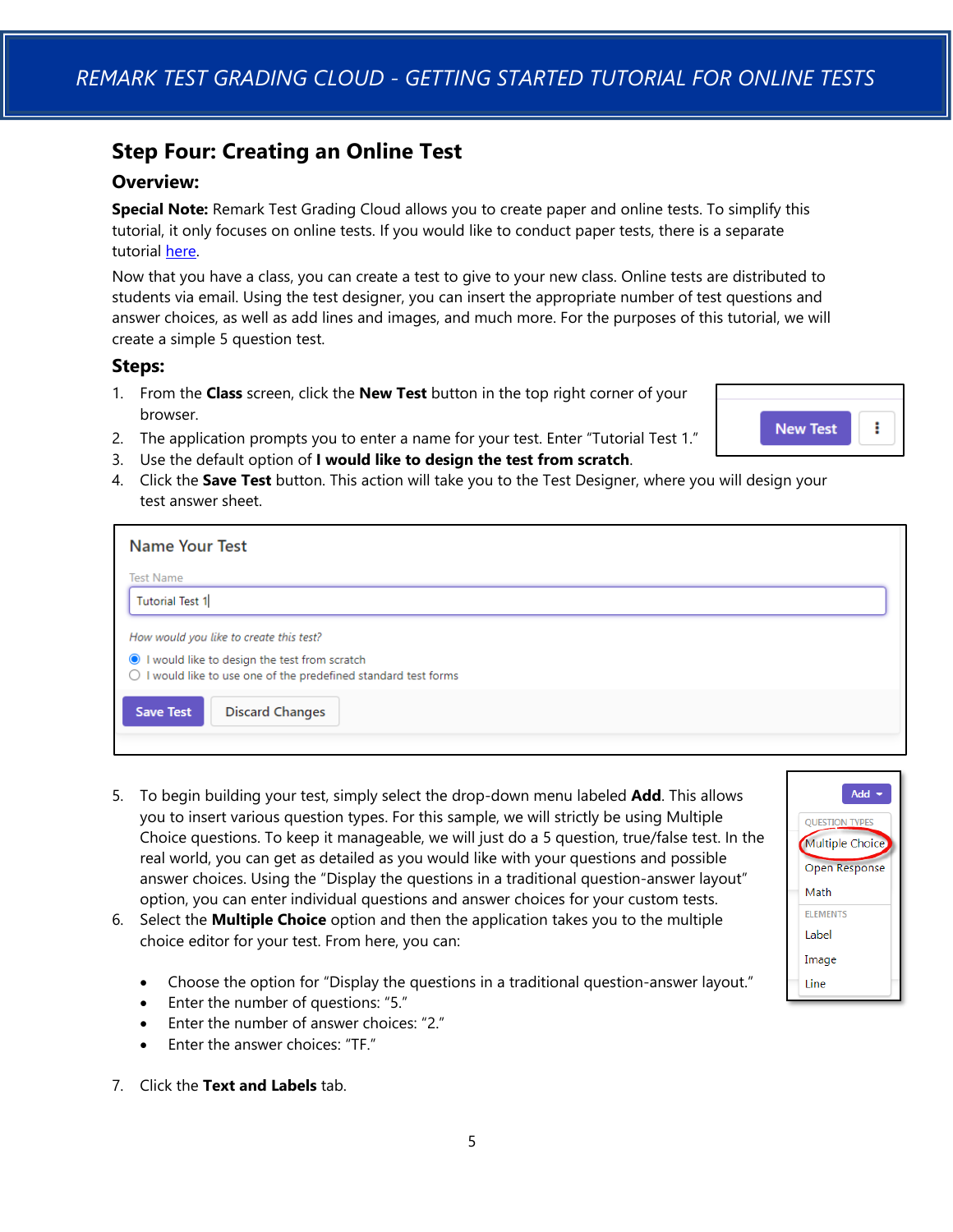- 8. Enter the following question text, one per line: The primary colors are red, blue and yellow. An image of a person or group of people is called a portrait. A drawing of flowers in a vase is called a watercolor. Balance is a basic element of design. Three-dimensional art work is a style of art that is not realistic. 9. Then enter the following answer choices:
- True False
- 10. Click **Save Section**. A preview of the test is shown on the right.

| Question Text                                                                                   | Question Text Style - | Answer Labels                                                                                                                                                                                                  | Answer Label Style - |
|-------------------------------------------------------------------------------------------------|-----------------------|----------------------------------------------------------------------------------------------------------------------------------------------------------------------------------------------------------------|----------------------|
| Associate text with each question in this section (optional if answer labels are<br>specified). |                       | Associate a label with each of the corresponding answer choices (optional if question<br>text is specified). By design, questions grouped within the same section share a<br>common set of labels.<br>Choice T |                      |
| Question 3                                                                                      |                       | True                                                                                                                                                                                                           |                      |
| A drawing of flowers in a vase is called a watercolor.                                          |                       | Choice F<br>Falso                                                                                                                                                                                              |                      |
| Question 4                                                                                      |                       |                                                                                                                                                                                                                |                      |
| Balance is a basic element of design.                                                           |                       |                                                                                                                                                                                                                |                      |
| Question 5                                                                                      |                       |                                                                                                                                                                                                                |                      |
| Three-dimensional art work is a style of art that is not realistic.                             |                       |                                                                                                                                                                                                                |                      |

11. When you finish designing the test, select the **Finished** button to save it. A visual representation of the form is below.

|       |          | <b>Test Preview</b>                                             |
|-------|----------|-----------------------------------------------------------------|
|       | Student: |                                                                 |
| Test: |          |                                                                 |
|       | Class:   |                                                                 |
|       | Teacher: |                                                                 |
| Page: |          |                                                                 |
|       |          | 1 The primary colors are red, blue and yellow.                  |
|       |          | (1) True                                                        |
|       |          | (F) False                                                       |
|       |          | 2 An image of a person or group of people is called a portrait. |
|       |          | (1) True                                                        |
|       |          | <b><i>C</i></b> False                                           |
|       |          | 3 A drawing of flowers in a vase is called a watercolor.        |
|       |          | (1) True                                                        |
|       |          | <b><i>C</i></b> False                                           |
|       |          | 4 Balance is a basic element of design.                         |
|       |          | <b>1</b> True                                                   |
|       |          | (F) False                                                       |
|       |          | 5 Abstract art is a style of art that is not realistic.         |
|       |          | $(1)$ True                                                      |
|       | (F)      | False                                                           |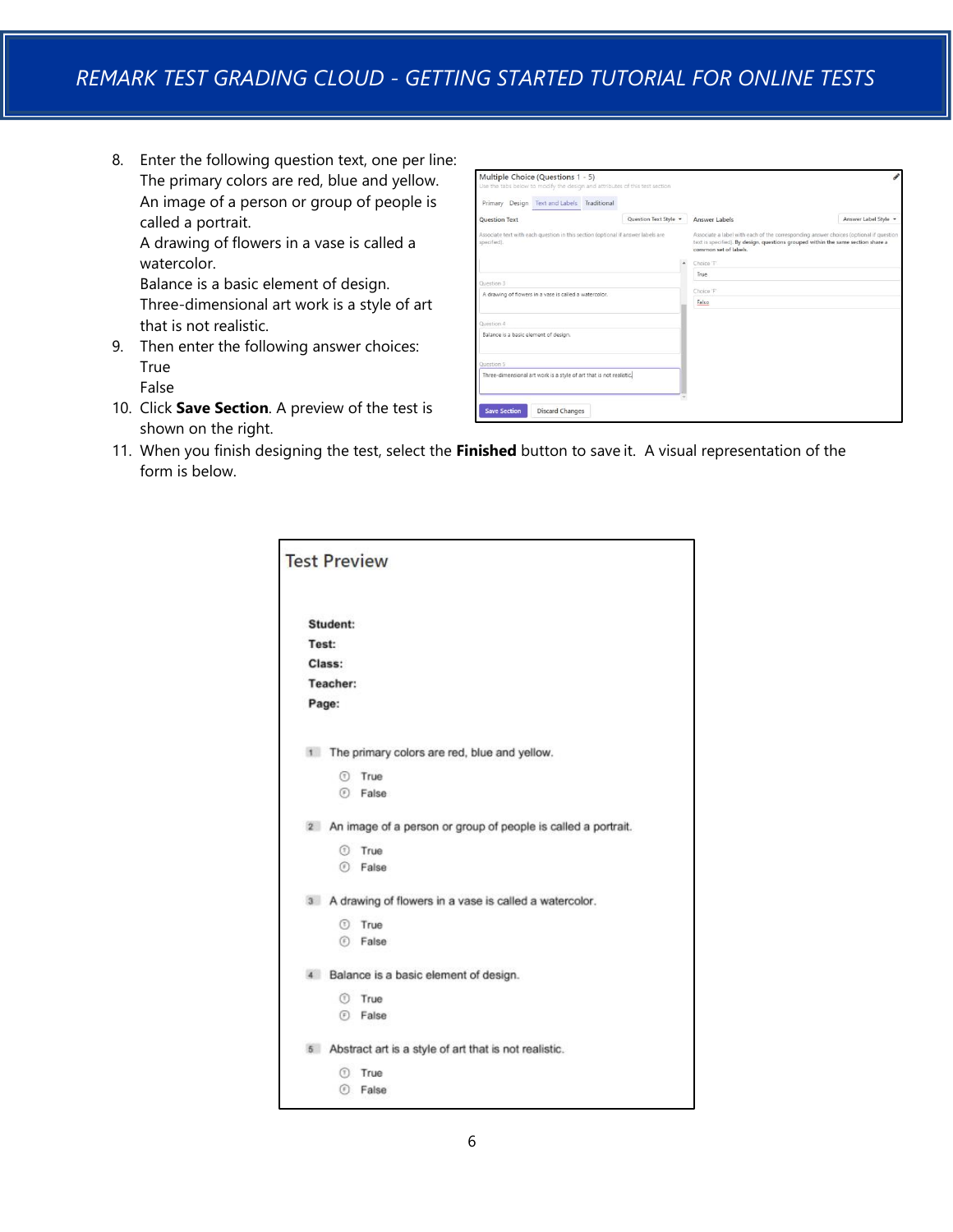## **Step Five: Distributing the Test**

#### **Overview:**

Now that your test is designed, you distribute it to students via email. We will create an answer key and send emails to the students so that they can take the test (in a previous step, you inserted your own email address for one of the students so that you can take it). This step also explains the options available for online tests.

#### **Steps:**

- 1. Create an answer key by clicking **Create Answer Key** in the Answer Keys line.
- 2. The answer key is used to mark the correct answers, set question points and set other parameters. For this tutorial mark the correct answers as True, True, False, False, True. (Note you can use the Detailed View Answer Key Tut

to see the actual questions and answers.)

- 3. Click the **Save Answer Key** button.
- 4. Select the **Distribute Tests** button in the upper right-hand corner and choose **For Online Submission**.
- 5. In the **Online Test Settings** card, there are two options for how you want students to view the questions:
	- To display the questions all on the same page, you would use the option **for Show students all test question at once (same page)**.
	- To display the questions one at a time, mark the option for **Show students one questions at a time**. Mark this option for the purposes of this tutorial. Displaying questions one at a time helps to reduce the likelihood of cheating.
- 6. While you can set a time limit for the test, we will not use this setting for our test.
- 7. Click the checkbox for **Randomize question order** to further reduce the likelihood of cheating by scrambling the order in which each student sees the questions.
- 8. In the **Test Availability** card, you determine when you want the test to be available to students. You can either open and close the test

| <b>Answer Keys</b>       |
|--------------------------|
| <b>Create Answer Key</b> |
|                          |
| torial Test 1            |

| <b>Discard Changes</b><br><b>Save Answer Key</b> | Select All +                          |
|--------------------------------------------------|---------------------------------------|
| $\overline{z}$ 5.<br>$\bigcirc$ (F)              | $\mathbf{r}$                          |
| $\Box$<br>$\bigodot$<br>4.                       | $\left\lceil \mathsf{F} \right\rceil$ |
| $\Box$<br>(7)<br>3.                              | E                                     |
| $\bigcirc$ (F)<br>$\Box$<br>2.                   | ū                                     |

#### **Online Test Settings**

How would you like to present the test questions to your students?

- $\bigcirc$  Show students all test questions at once (same page)
- Show students one test question at a time

Would you like to limit the amount of time a student has to complete the test once started?

| Time Limit |  |
|------------|--|
| None       |  |

How would you like to handle question navigation?

- Randomize question order
- $\Box$  Prevent students from revisiting questions

manually or set a window when it will be open automatically. We are opening the submission window manually for this test.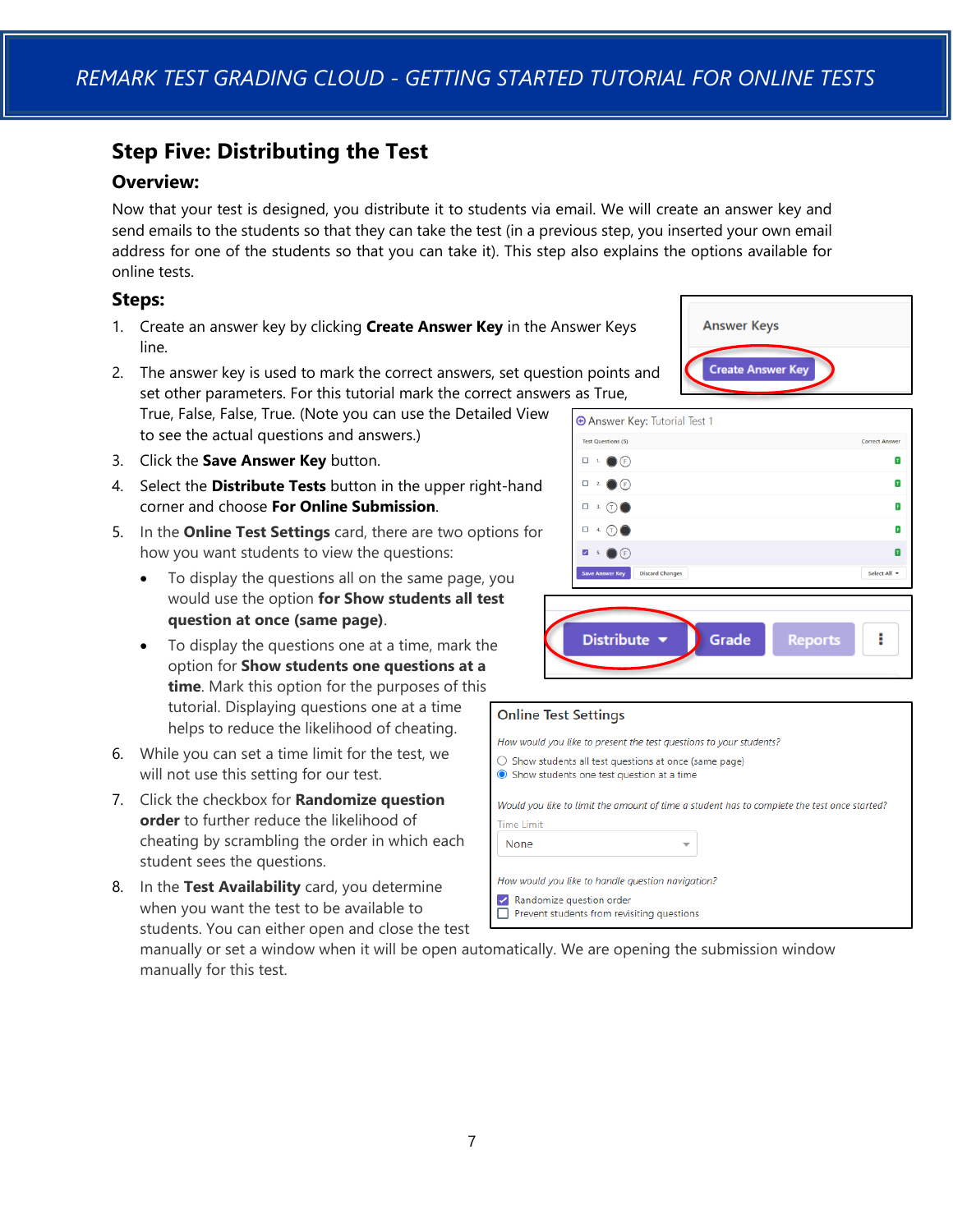• To manually open and close the test, mark the option for I would **like to open and close the submission period manually** and then click the **Open Submissions** button. Mark this option for the purposes of this tutorial.



9. Ensure all students are selected and

click the **Email Students** button. Each student receives an email with a link to the test and the test is now live. Each link is unique to each student. They may only submit the test one time. If the student's browser should crash, their answers are stored until they submit the test. Because you inserted your own email address into the import file, you can view the email messages that the students receive.

10. Click the back button to return to the test details screen. You should now see that the test is "live."

## **Step Six: Administer Tests**

#### **Overview:**

At this point, students receive the email and take the test. Students can take the test as long as it is "live" (based on having opened the Availability window in the previous step). You should have received an email with the test link because you put your email address in for one of the students.

#### **Steps:**

- 1. From your email invitation click the **Start Test** button.
- 2. Fill out the online test by selecting an answer and then click **Question** button. Note the options available to students to

test, including the ability to go forward, backward and jump to a specific question. When you get to the  $5<sup>th</sup>$ (last) question, click the **Submit Test** button. (Students are also notified if they submit a test with blank responses.)

| If you have any questions about this test, please contact your instructor, |                                                                                                                                                                                           |
|----------------------------------------------------------------------------|-------------------------------------------------------------------------------------------------------------------------------------------------------------------------------------------|
| any loss of test data.                                                     |                                                                                                                                                                                           |
| <b>Tutorial Test 1</b>                                                     |                                                                                                                                                                                           |
|                                                                            |                                                                                                                                                                                           |
|                                                                            | $\Box$                                                                                                                                                                                    |
|                                                                            |                                                                                                                                                                                           |
|                                                                            | Jump To *                                                                                                                                                                                 |
| <b>Submit Test</b>                                                         |                                                                                                                                                                                           |
|                                                                            | Your answers will be saved automatically while taking the test to prevent<br>An image of a person or group of people is called a portrait.<br>0% Complete (0 out of 5 questions answered) |

**Tutorial Test 1** 

**Your Test Is Ready!** Dear Mayson.

You have a new test to complete on Instructor: Ms. Smith **Class: Tutorial Class** Test: Tutorial Test 1 Student: Roth, Mayson

Instructions: Click the Start Test button below to take the test. When finis<br>make sure you click the Submit button at the end of the test to submit your<br>answers. You may submit this test 1 time(s). **Start Test** 

## **Step Seven: Grade Tests**

#### **Overview:**

For online tests, the tests are graded as soon as the students submit them as long as you set up an answer key. You can view both the results as well as student progress from the test details screen. Use the **Scores** and **Online** Progress tabs to navigate this screen.

#### **Steps:**

1. Go back to your test in Remark Test Grading Cloud. As the tests are taken, you are redirected to your test landing page. Here, you see a list of all of the students, their progress through the test, and their scores based on the answer key you created. You can also see a test breakdown for the entire class.

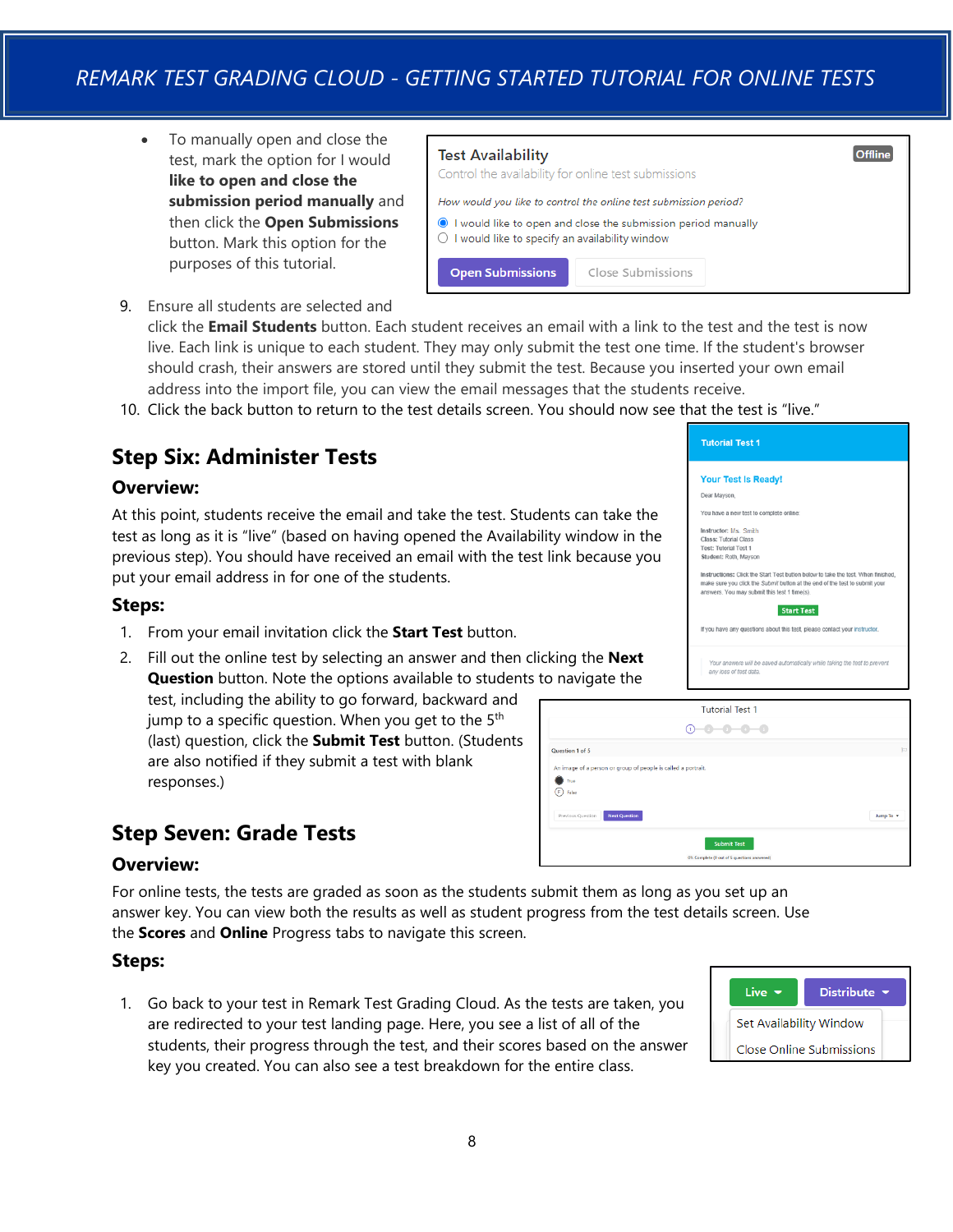2. First, close the online test by clicking the green **Live** button and then clicking **Close Online Submissions**.



- 3. By default, the **Online Progress** tab is displayed, which shows whether invitations have been sent, students' progress and provides the ability to download incomplete test submissions (those who did not submit before the test was either closed or timed out).
- 4. Click the **Scores** tab to see percent scores, number correct and letter grades. You can also delete data and add comments to the students' tests from this tab. This view provides a quick overview of how the students performed on the test.

| , uispiayeu, willui silows wiletilei |                    |             |                     |                                                   |
|--------------------------------------|--------------------|-------------|---------------------|---------------------------------------------------|
| <b>Respondent Online Progress</b>    |                    | Progress    | <b>Elapsed Time</b> | Sessions -                                        |
| Burrows, Rachel O                    | <b>In Progress</b> | 40%         | 1 minute            | $\textcircled{\scriptsize i}$                     |
| Deleon, Martin O                     | <b>Invite Sent</b> |             |                     | $\circled{\scriptstyle i}$                        |
| Gomez, Melissa O                     | <b>Invite Sent</b> |             |                     | $\bigcirc$                                        |
| Huffman, Stanley O                   | Submitted          | 100%        | 21 seconds          | $\textcircled{\textsc{i}}$                        |
| Padilla, Victoria O                  | <b>In Progress</b> | 80%         | 1 minute            | $\bigcirc$                                        |
| Richards, Janice O                   | <b>In Progress</b> | 60%         | 1 minute            | $\begin{array}{c} \textbf{(i)} \end{array}$       |
| Re:<br>Roman, Edward O               | Submitted          | 100%        | 12 seconds          | $\bigcirc$                                        |
| Bur<br>Roth, Mayson O                | Submitted          | 100%        | 2 minutes           | $\textcircled{\textsc{i}}$                        |
| Del<br>Schaefer, Nicole O            | <b>Submitted</b>   | 100%        | 11 seconds          | $\left( \mathbf{i} \right)$                       |
| <b>Gomez</b> , Mellssa               |                    | 100%<br>5/5 | $\overline{A}$      | $\odot$                                           |
| <b>Huffman, Stanley</b>              |                    | 100%<br>5/5 | $\overline{A}$      | $\begin{array}{c} \bullet \end{array}$            |
| Padilla, Victoria                    |                    | 80%<br>4/5  | $\overline{B}$      | $\bigcirc$                                        |
| Richards, Janice                     |                    | 80%<br>4/5  | $\overline{B}$      | $\begin{array}{c} \bullet \\ \bullet \end{array}$ |
| Roman, Edward                        |                    | 60%<br>3/5  | $\overline{D}$      | $\begin{array}{c} \square \end{array}$            |
| Roth, Mayson                         |                    | 100%<br>5/5 | $\Delta$            | $\bigcirc$                                        |
| Schaefer, Nicole                     |                    | 80%<br>4/5  | B                   | $\bigcirc$<br>$_{\rm v}$                          |

You are now ready to run reports.

## **Step Eight: Generate Reports**

#### **Overview:**

Now that your tests are graded, you can run various reports based on class, student and questions. You can select one report at a time or generate multiple reports at once. The reports are generated in PDF and Excel formats, so you can download, print or email the reports to yourself or your students. Note that you can only email reports to students from Remark Test Grading Cloud if you included their email address in the class roster.

#### **Steps:**

- 1. From the test details screen, select the **Reports** button located in the upper right corner.
- 2. Locate the reports on the left-hand side of your browser. Select the box for each report you wish to run. For this tutorial, select the "Student Statistics" and "Condensed Item Analysis" reports.
- 3. Click the button to **Run Reports**. The selected reports are displayed in the report viewer to the right. From here you can view, save or email the reports. We encourage you to view each of the reports at your leisure and determine which ones fit your needs. Note that you can also format various parts of the reports by clicking the **Report Style** button.



**O** Reports: Tutorial Test 1

| п   | Reports (10)                                   |
|-----|------------------------------------------------|
| п   | 100 - Test Analysis Report                     |
| ☑   | 101 - Student Statistics Report                |
| ι٦  | 105 - Student Response Report                  |
| Ι٦  | 150 - Student Grade Report                     |
| ١٦  | 151 - Student Test Report                      |
| п   | 170 - Student Feedback Report                  |
| M   | 204 - Condensed Item Analysis                  |
| . . | 206 - Condensed Test Report                    |
| H   | 310 - Test Statistics Report                   |
| H   | 320 - Test Item Statistics Report              |
|     | <b>Run Reports (2)</b><br>Email Me Reports (2) |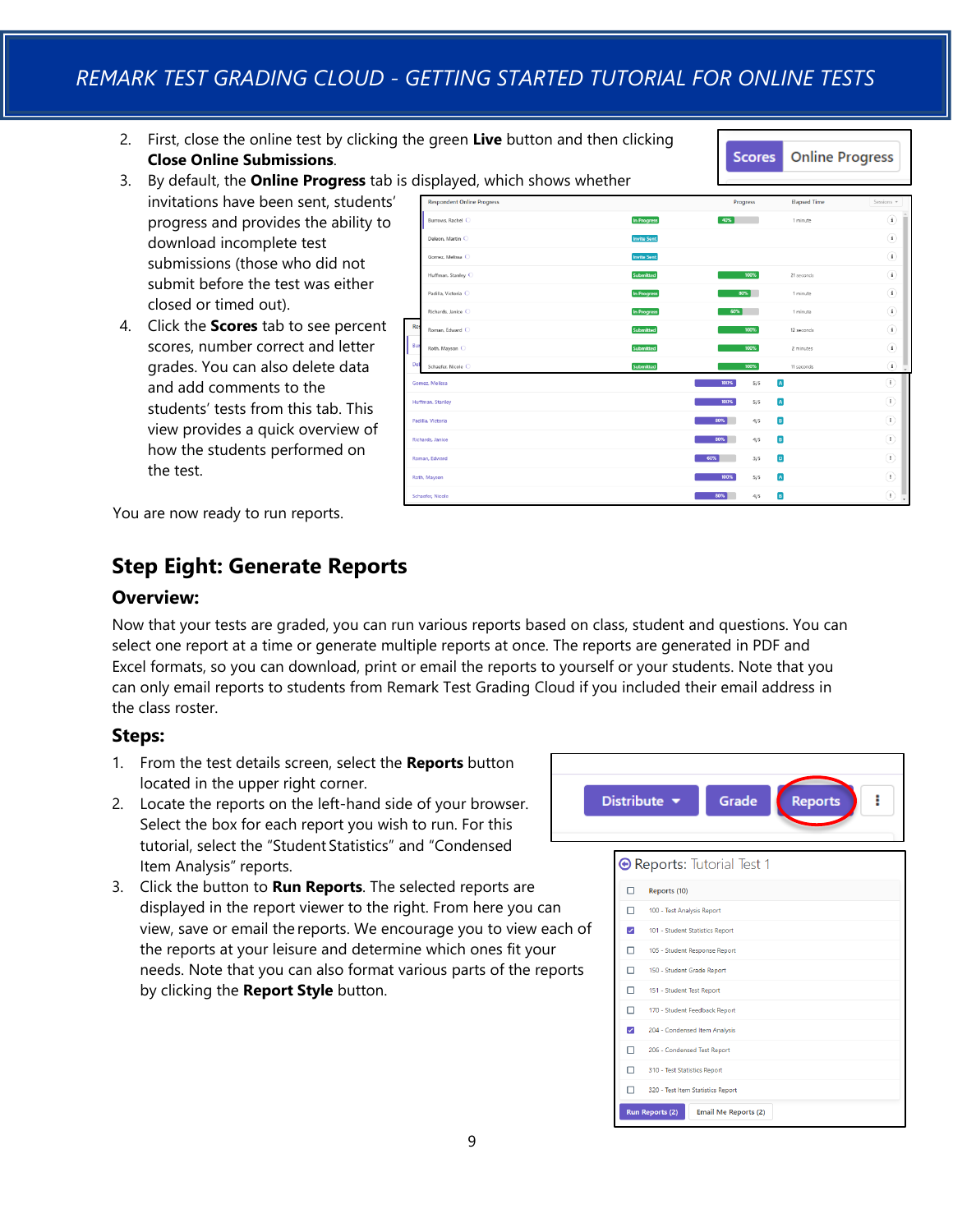## **Step Nine: Exporting Data and Grades**

#### **Overview:**

Remark Test Grading Cloud provides the ability to export raw data and grade information. The raw data export is helpful if you wish to conduct further analysis outside of the application or want to share this information with someone who does not have access to Remark Test Grading Cloud. The student grades can be exported to popular gradebook, student management and learning management systems. Some of the formats include Microsoft Excel, Microsoft Access, Blackboard, Canvas, Moodle, CSV, TXT, and more. You can choose the data you want exported and either download it as a data file or email it to yourself.

#### **Steps:**

- 1. From the test details screen, click **Export Data** from the test scores area to view the export options (if you are still in the reports, click the back arrow next to your test name to return to the test details screen).
- 2. To export the raw data, choose the "Comma Separated (csv)" format and then click the **Download Data** button. The file is downloaded from your web browser (and is in the Downloads folder on your computer). You could now open this file in Excel or another application of your choice (this is out of scope for this tutorial).
- 3. To download a gradebook file, choose the "Standard CSV" format and then click the **Download Gradebook** button. The file is downloaded to your web browser (and is in the Downloads folder on your computer). You could now import this file into your gradebook program (this is out of scope for this tutorial).

| Export Data As                |                          | Export Gradebook As                |                          |
|-------------------------------|--------------------------|------------------------------------|--------------------------|
| Comma-Separated (.csv)        | $\overline{\phantom{a}}$ | Standard CSV                       | $\overline{\phantom{a}}$ |
| <b>Download Data</b><br>Email |                          | <b>Download Gradebook</b><br>Email |                          |
|                               |                          |                                    |                          |